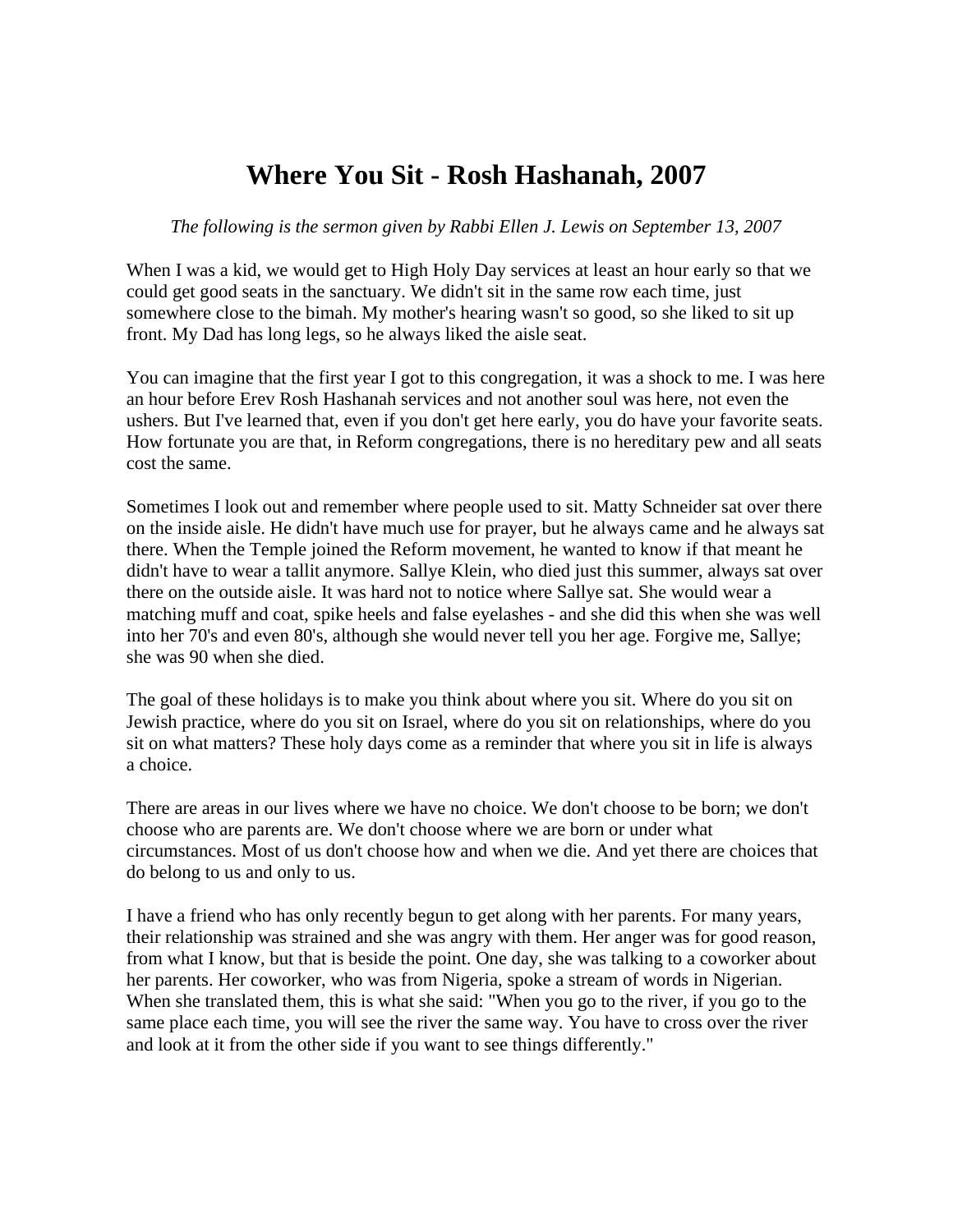Those words were instantly transformative for my friend. When she heard them, it felt like a weight was lifted off of her shoulders. Since that time, she has been able to be nicer to her parents and to have a more comfortable relationship with them. What was the magic in those words? I think the words allowed her to see that she had a choice where before she had seen none. Just as she had previously chosen to tolerate a strained relationship, so she now chose to treat her parents more lovingly.

My friend learned that just because you have always done something one way doesn't mean you can't choose to do it another way. You can look from the other side of that river. You don't have to be enslaved by the past.

Rabbi Yitzhak of Gur says each one of us has to retell the story of leaving Egypt "because in every generation there is a new understanding. Egypt is inside us. We all have our own pharaohs." (Quoted by Mordechai Gafni in *Soul Prints*) When the past does enslave you, it is because you choose to allow it.

I have a friend whose family kept secrets and let him know by implication that certain subjects were taboo. This isn't an uncommon situation except in degree. He is a successful adult in many ways except that he still feels trapped by those emotional taboos. They stop him from talking openly to the family he has created as an adult. He is sure something terrible will happen to him and to his family if he chooses to defy his parents' unspoken rules.

Observing the old taboos gives him the feeling of being in control. And yet, it is his choosing to preserve those old taboos that is making his life spin out of control. His past training prevents him from seeing that he has alternatives. He lives as if he is still a child who has limited choices. He has become his own Pharaoh. He can't choose his past and we can't choose ours. But by letting his past be in charge of his present, he is missing the opportunity to choose a different future for himself and his family.

People often say that they can't make different choices because they are constrained by their husbands or wives or children or their partners or their parents or friends. If they could only change their partners or their children, they could make different choices. Those of you who have tried to change someone else, tell me honestly - does it work? That's why we laugh at the title of that show, "I Love You, You're Perfect, Now Change." You can't change someone by telling him or her to change. But if you choose to change the way that you relate, you might find that they respond by choosing to make changes as well.

Last year, there was an article in the New York Times called, "What Shamu Taught Me About a Happy Marriage." It was the most frequently e-mailed article of the week for the Times. It was written by a woman named Amy who kept trying to change her husband. "Like so many wives before me," she writes, "I ignored a library of advice books and set about improving him. By nagging, of course, which only made his behavior worse; he'd drive faster instead of slower; shave less frequently, not more; and leave his reeking bike gear on the bedroom floor longer than ever…Then something magical happened," she continued.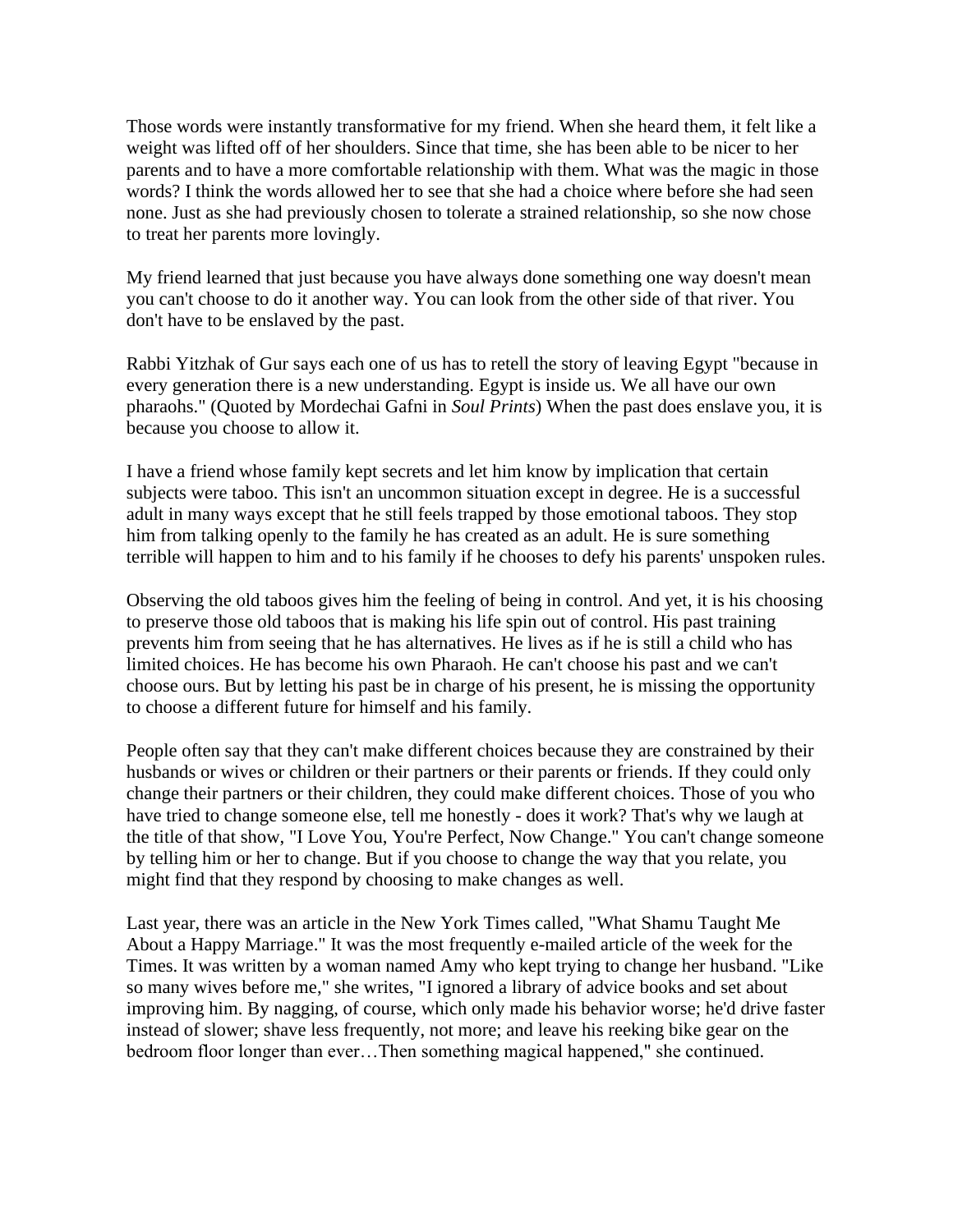"For a book I was writing about a school for exotic animal trainers, I started commuting from Maine to California, where I spent my days watching students do the seemingly impossible: teaching hyenas to pirouette on command, cougars to offer their paws for a nail clipping, and baboons to skateboard...Eventually it hit me that the same techniques might work on that stubborn but lovable species, the American husband.

The central lesson I learned from exotic animal trainers is that I should reward behavior I like and ignore behavior I don't…Back in Maine, I began thanking Scott if he threw one dirty shirt into the hamper. If he threw in two, I'd kiss him. Meanwhile, I would step over any soiled clothes on the floor without one sharp word, though I did sometimes kick them under the bed. But as he basked in my appreciation, the piles became smaller.

When my training attempts failed, I didn't blame Scott. Rather, I brainstormed new strategies…I dissected my own behavior, and considered how my actions might inadvertently fuel his." After two years of exotic animal training, she reports, "My marriage is far smoother, my husband much easier to love. I used to take his faults personally; his dirty clothes on the floor were an affront, a symbol of how he didn't care enough about me. But thinking of my husband as an exotic species gave me the distance I needed to consider our differences more objectively."

Amy learned that if she could stop taking things personally, she could choose how she related to her husband and bring about a happier outcome. When she confessed to him what she was doing, he was amused; and then he, in return, began to treat her as if he were an exotic animal trainer. The point is, when it comes to change in relationships, it is possible, but someone has to choose to go first.

Sometimes you have to cross to the other side of that river so you can see others differently; sometimes you have to do it to see yourself differently. This is true of us as individuals; this is also true of us as Jewish community. We have choices about how we see ourselves.

I heard a speaker offer a wonderful example this week. Dr. Jonathan Sarna is an expert in American Jewish history. He said that, "We can't project the American Judaism of the present in a straight line into the future because much of what we've believed is true about American religion for 30 years is changing." In particular, he said we have to unlearn the myth of "Protestant, Catholic and Jew" that was created by Will Herberg in the 50's.

"The grouping of these three makes us sound like we are up there with the big three," he said, "but we are not, not by a long shot. We are a minority. We are an endangered religion," he said. "And you need different rules for endangered species to make sure they survive. We can't play by the same rules as Protestants and Catholics who are not part of an endangered species. When a Catholic marries out of Catholicism, you just don't hear Catholics bemoaning the demise of Catholicism the way you hear Jews worrying about the impact of intermarriage on the Jewish future."

For years, the traditional recommended solution to our being a minority was to increase the Jewish birth rate from 2 children per family to three as a somewhat inadequate way to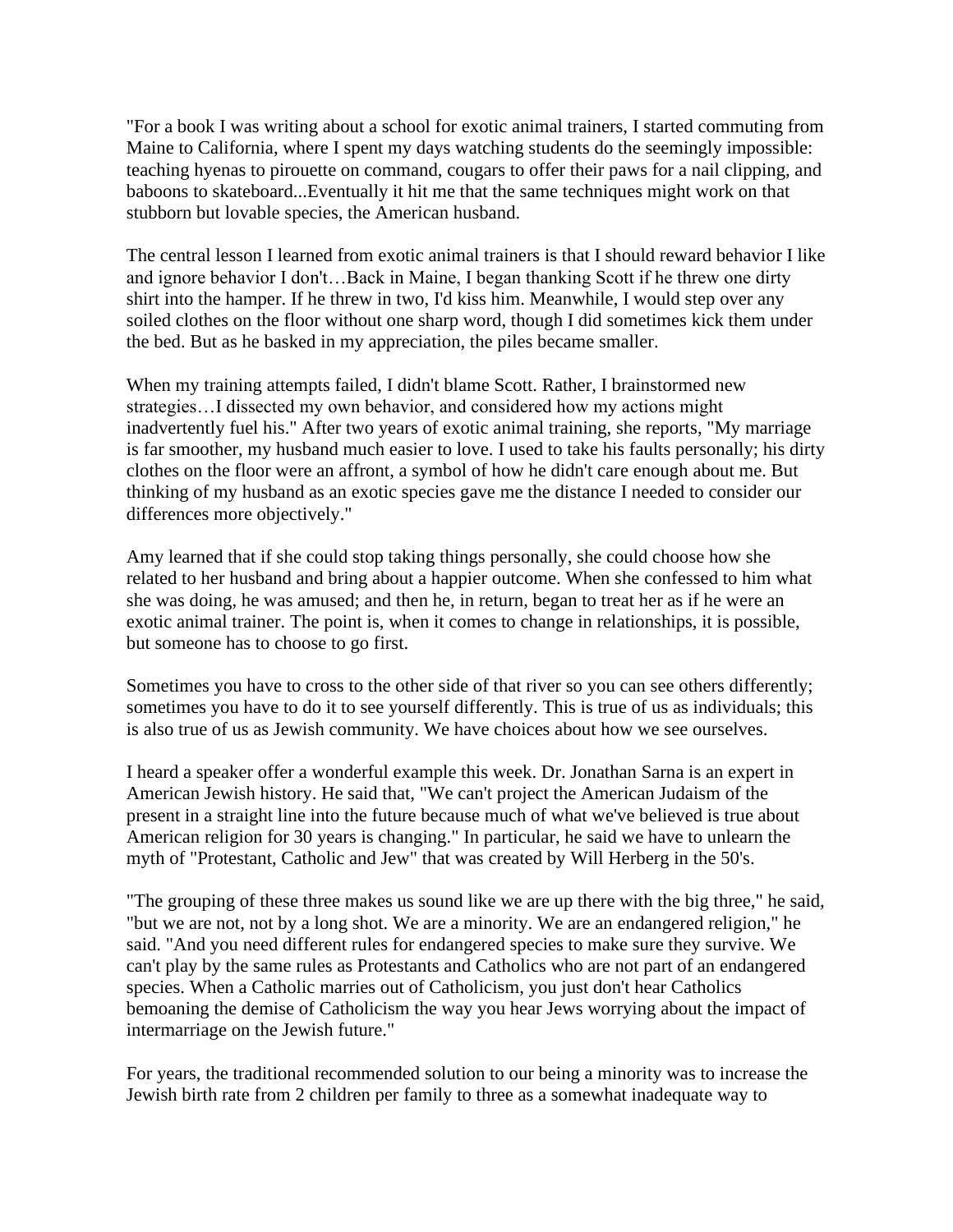compensate for those we lost in the Holocaust. (Prof. Sarna says that his Orthodox friends tell him that "4" is the new "3.")

Another traditional solution was endogamy, the technical term for in-marriage. Earlier in this century, we American Jews could count on anti-Semitism as a way to keep us endogamous. With the rise of tolerance in American society - and there is a rise - anti-Semitism is no longer a force that can guarantee that Jews marry Jews. A swastika on our building will not guarantee that Jews will marry Jews. You can keep standing in the same place at the river and you can keep trying these traditional solutions, but they still won't work. So again, we have to sit in a different pew in order to get a different view.

The rise of religious tolerance in our country has allowed us to be joined by members from non-Jewish backgrounds who have cast their fate in with ours. Some have joined us officially as Jews by choice and others are more like temporary residents, what the Bible calls the *ger toshav*. All are committed to supporting this congregation and raising Jewish children, and by extension, insuring a Jewish future. It is up to us to find new ways of being inclusive while also preserving who we are. You might be interested in knowing that the Native American tribes that survived what this country did to them were the ones that could incorporate non-members. The ones who couldn't disappeared. We can choose not to disappear if we can see new options where previously we haven't.

I think it is also time for us to choose new ways looking at Israel so we can feel more connected. American Jews feel less and less connected to Israel as her birth feels more and more distant. When I studied in Israel in the seventies, my grandfather came to visit. He had been born in "LondonEngland," as he used to say, but had spent his entire life in Jersey City. Except for an occasional two-week sojourn to Miami Beach, my grandfather didn't go far until the year he came to visit me in Israel. He was 75 at the time. He had spent years raising money for Israel but had never been.

He was a little afraid, I think, but finally he let my parents convince him to go. He was thrilled to be there but it quickly became clear that he could only see Israel through the eyes of someone from Jersey City. As we drove into Jerusalem from the airport, I felt the same thrill I always felt as we were greeted with the sun's rays reflecting off of the Jerusalem stone of the buildings - when my grandfather asked, "Are we in the slums?" Why did he think we were in the slums? Because there was laundry hanging out on people's balconies, and in Jersey City, that was a sure sign you were in a slum. By his definition, all of Jerusalem had to look like one big slum. On the other hand, Jerusalem quickly redeemed itself because its streets had no potholes; Jersey City, as you can imagine, had plenty of potholes.

My grandfather's two weeks in Israel brought more of the same. He couldn't believe the highway signs that said "90" - "Wait until I tell the Brotherhood their speed limit is 90," he said. I tried to no avail to tell him that 90 was kilometers, not miles; but he wouldn't have any of it. He hated the food. He loved the country; every stone was a miracle to him, every day there a gift. He never stopped talking about that trip. But he could only see Israel from his own perspective; and because I saw it with him, I saw it with new eyes.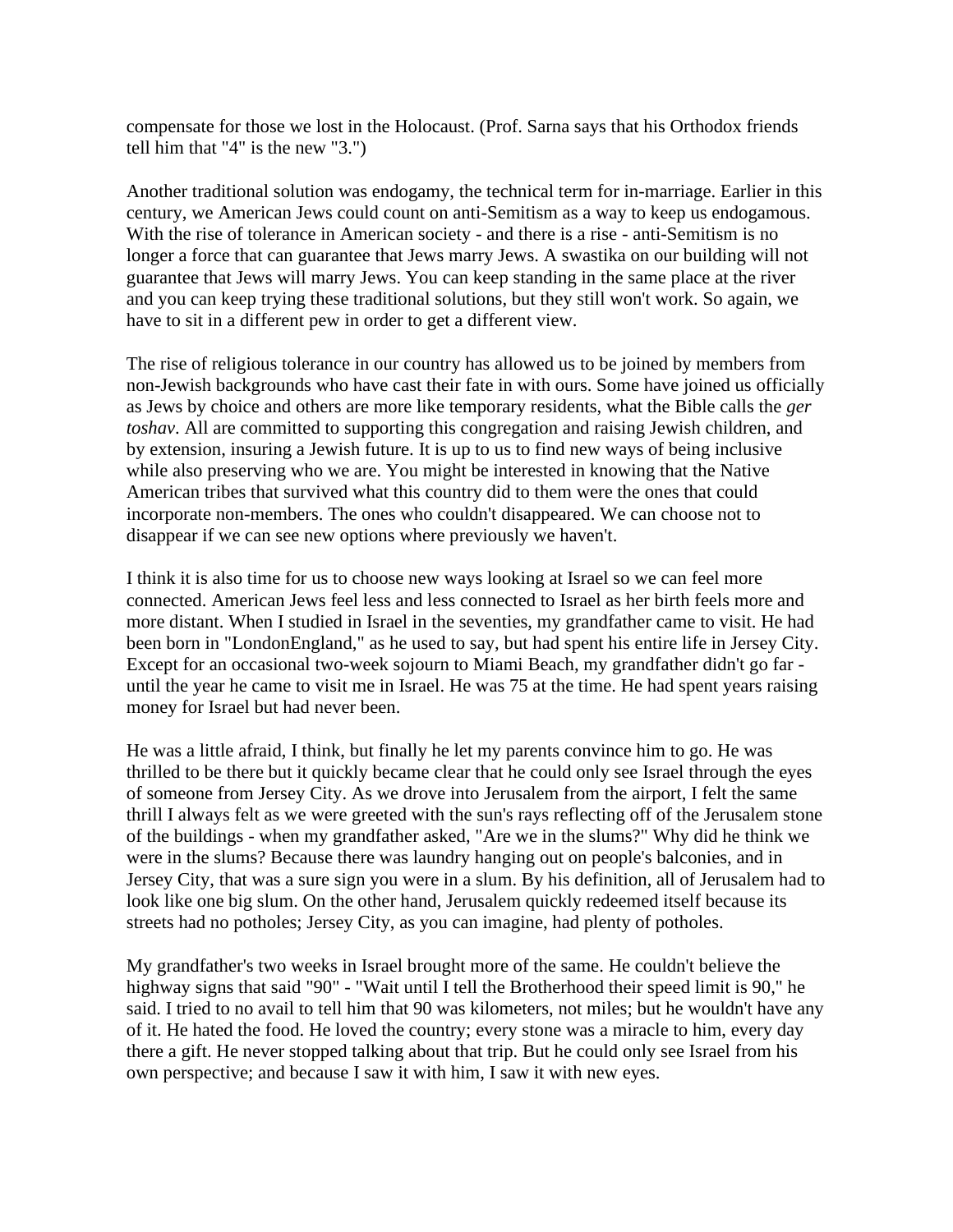Recently I was lucky to hear Rabbi Andrew David, the Israeli head of [Arza,](http://www.arza.org/) offer a new perspective on the Reform movement in Israel. He said that despite occasional media coverage of the huge difficulties Reform Jews and Reform Judaism face being accepted in Israel, there are now 25 Reform congregations throughout all of Israel, including two kibbutzim in the desert north of Eilat.

These congregations have celebrated 700 weddings and 1,500 b'nai Mitzvah. There are now 48 Reform rabbis who grew up in Israel, studied at the [Hebrew Union College](http://www.huc.edu/) in Jerusalem, and were ordained there. Reform has become an Israeli movement, not just a transplanted branch of an American movement!

The **[Israel Religious Action Center](http://rac.org/)** (the IRAC), the Israeli Reform Movement's legal arm, employs 10 full time lawyers who work tirelessly in the courts (including the Supreme Court) and in Israeli society at large to guarantee the rights of Reform Jews and of other groups that have been historically marginalized in Israel. They serve the needs of Israeli society beyond the Reform Movement. The Dean of HUC in Jerusalem, Michael Marmur, says, "I believe that there is much happening in Israel today which represents real growth, a flowering of culture, expression and spiritual search. Our movement is part of this flowering, and we should learn more about it and feel involved with it."

It was eye opening for me to hear this information because I wasn't aware of these Israeli successes of our movement. I have always loved Israel but this new information enabled even me to gain a new appreciation and to tighten my connection. Even today's Israelis have a hard time being able to connect to Israel in a move meaningful way. Moshe Ben-Atar leads the Israeli wing of the international Zionist movement. His job is to advance and invigorate Zionist ideals.

He says it is an uphill battle for many of the same reasons people have had a hard time connecting to Judaism, including changes in the world and the challenge of globalization. Almost a million Israelis live overseas; they themselves are not connected to Israel in a meaningful way. Ben-Atar says, "Today we've reached the point where the early Zionism of Herzl and his friends, who wanted to establish a shelter for Jews, has been fulfilled. But the Zionism of Ahad Ha'am, who talked about a society of equality, of quality of life, a society deeply connected to the Jewish people that joyfully absorbs aliyah - this is still ahead of us." [\(International Jerusalem Post,](http://www.jpost.com/) Sept. 7-13, 2007, p. 12)

Our relationship with the Israel of the present and the Zionism of the future is still ahead of us. We need to open our eyes and our hearts to it. Wherever you presently sit when it comes to Israel, try putting yourself in a different place. Subscribe to Israeli periodicals in English. Be a member of **Arza**, the Reform Zionist arm. Donate to Israeli causes you feel comfortable supporting. Teach your children and your friends to love Israel, whatever her faults. See what you can do to deepen your connection to Israel in her 60th year. Maybe you'll even find yourself in a seat on an El Al flight to Tel Aviv.

In the 1960's, American orthodoxy had a fight over where to sit. That is, they had a fight about whether you could be Orthodox without having men and women sit separately. And it